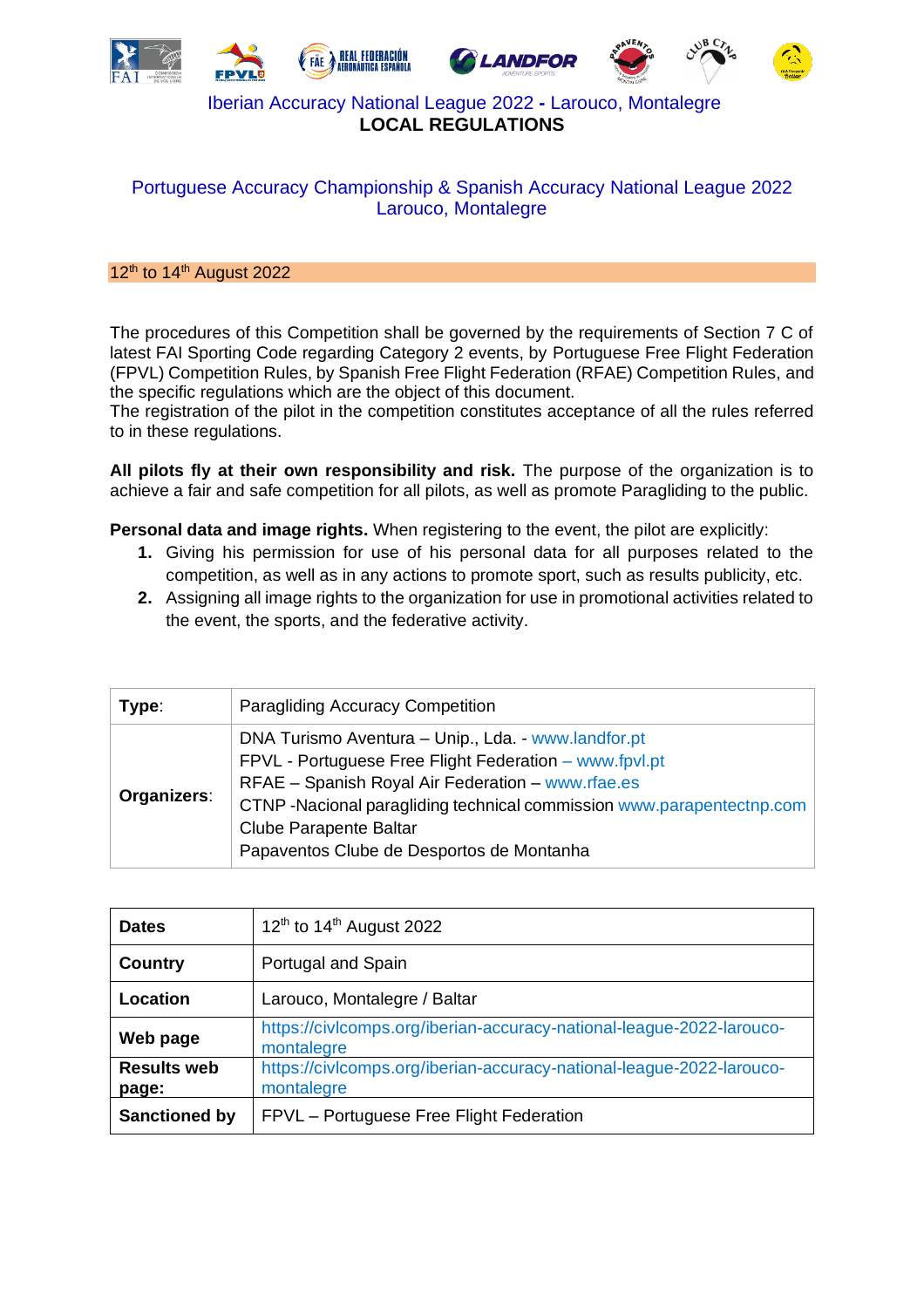









# **OFFICIALS**

| <b>Position</b>                | <b>Name Surname</b>       |
|--------------------------------|---------------------------|
| Organiser                      | Joaquim Lopes             |
| <b>Event Director</b>          | Joaquim Lopes Judge FAI 2 |
| <b>Meet Director</b>           | Joaquim Lopes Judge FAI 2 |
| <b>Safety Director</b>         | Eugenio Almeida           |
| Scorer/Recorder                | Mauro Bento               |
| <b>Chief Judge</b>             | Joaquim Lopes Judge FAI 2 |
| <b>Event Judge</b>             | Antonio Lope Judge FAI 2  |
| <b>Launch marshal</b>          |                           |
| <b>Number of Target judges</b> | 3                         |

# **CONTACTS**

| Name              | Email                 | Tel            |
|-------------------|-----------------------|----------------|
| Joaquim Lopes     | eventos@landfor.pt    | +351 916897724 |
| António Fernandes | af@fpvl.pt            | +351 913876607 |
| Rafael Medeiros   | rfamedeiros@gmail.com | +34 651832136  |

# **PROGRAMME**

|                                          | <b>Date</b>                   | <b>Time</b>             |
|------------------------------------------|-------------------------------|-------------------------|
| Online registration opens                | 01 / 01 / 2022                | 00:00                   |
| Foreign pilot's registration<br>deadline | 15 / 06 / 2022                | 24:00                   |
| On-site registration opens               | $11/08/2022 - 12/08/$<br>2022 | 19:00/22:00 - 8:00/9:20 |
| Opening ceremony                         | Yes                           |                         |
| <b>General Safety Briefing</b>           | 12/08/2022                    | 9:30                    |
| Competition flying days                  | 12/08/2022 to 14/08/<br>2022  |                         |
| Closing/Award ceremony                   | 14 / 08 / 2022                | 14:00                   |

# **SCORING CATEGORIES**

These competition besides being a Paragliding Iberian Accuracy Open competition, scores for Portuguese Accuracy Championship and also for Spanish Accuracy National League, which will have separate scoring and awards.

| <b>Open</b>    |                                                   |
|----------------|---------------------------------------------------|
| <b>Scoring</b> | <b>Awards</b>                                     |
| Overall        | Trophies 1 <sup>st</sup> to 3 <sup>rd</sup> place |
| Women          | Trophies 1 <sup>st</sup> to 3 <sup>rd</sup> place |
| Teams          | Trophies 1 <sup>st</sup> to 3 <sup>rd</sup> place |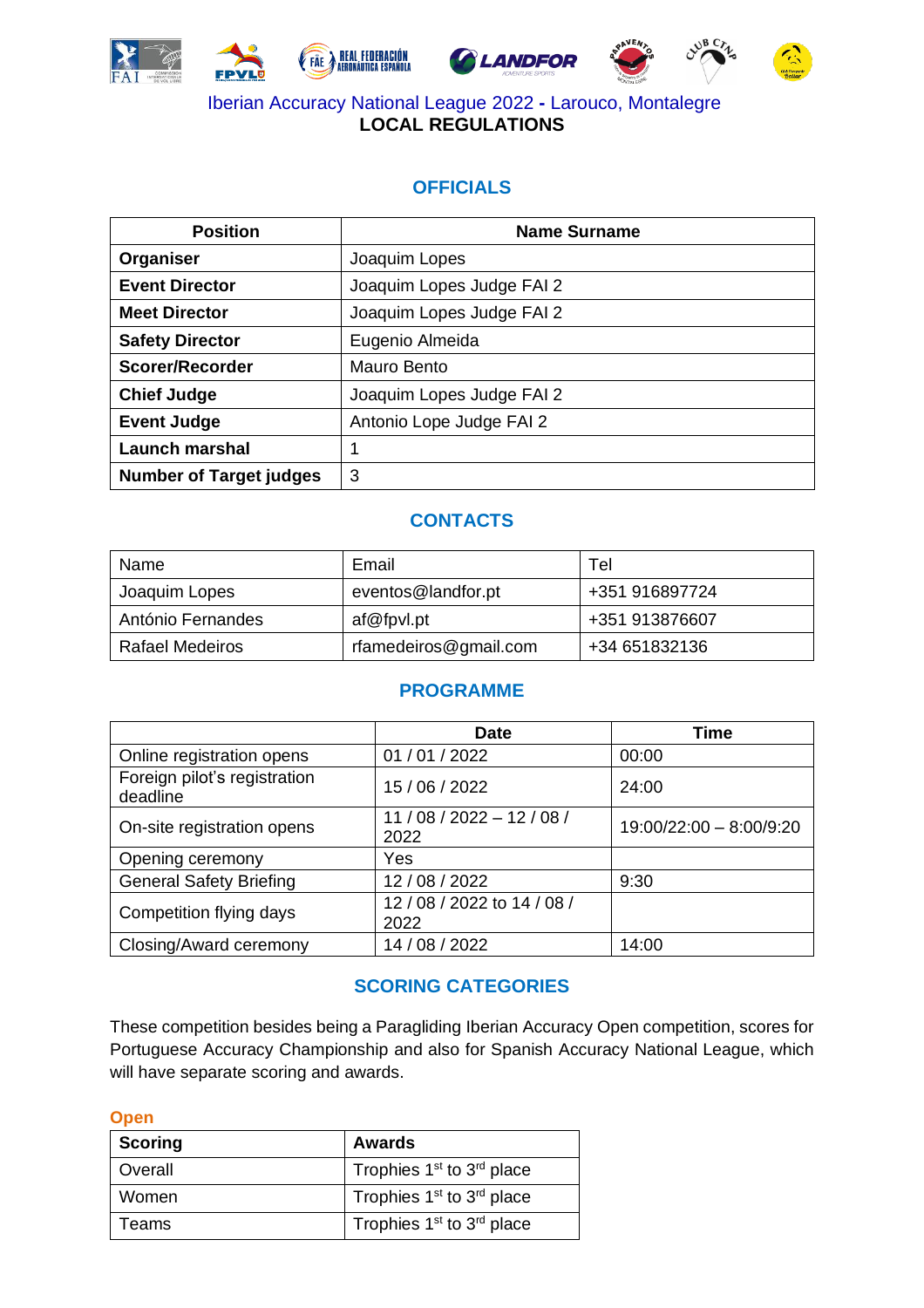





### **Portuguese Championship**

| <b>Scoring</b> | <b>Awards</b>                                     |
|----------------|---------------------------------------------------|
| Overall        | Trophies 1 <sup>st</sup> to 3 <sup>rd</sup> place |
| Women          | Trophies 1 <sup>st</sup> to 3 <sup>rd</sup> place |
| Teams          | Trophies 1 <sup>st</sup> to 3 <sup>rd</sup> place |
| <b>Clubs</b>   | Trophies 1 <sup>st</sup> to 3 <sup>rd</sup> place |

#### **Spanish National League**

| <b>Scoring</b> | <b>Awards</b>                                     |
|----------------|---------------------------------------------------|
| Overall        | Trophies 1 <sup>st</sup> to 3 <sup>rd</sup> place |
| Women          | Trophies 1 <sup>st</sup> to 3 <sup>rd</sup> place |
| Teams          | Trophies 1 <sup>st</sup> to 3 <sup>rd</sup> place |
| <b>Clubs</b>   | Trophies 1 <sup>st</sup> to 3 <sup>rd</sup> place |

### **SELECTION AND REQUIREMENTS**

#### Maximum number of pilots: 60

#### **Selection**

#### **Eligibility criteria:**

The eligibility to participate on this competition is ruled by RFAE & FPVL Competition Rules. Basically, the requirements are:

- The Portuguese pilots are required to have FPVL license level 1 or more valid for the current year.
- The Spanish pilots are required to have RFAE license valid for the current year.
- The international pilots must have a valid national licence and present an IPPI card level 3 or superior.
- When registering to the event, the pilot are explicitly:

#### **Selection criteria:**

In online registration order – No

In WPRS order – Yes

40 Places reserved for Portuguese and Spanish pilots based on National Ranking on 31-12- 2021

15 places are reserved for non-national pilots according to the WPRS on 31-12-2021

#### **Wildcards**

5 places available to wild cards assigned by the organization.

#### **Registration Status**

You should regularly check the status of your registration on the race website <https://civlcomps.org/iberian-accuracy-national-league-2022-larouco-montalegre> and [https://www.parapentectnp.com/competiciones/inscritos/298/liga-nacional-de-precision-fai-ii](https://www.parapentectnp.com/competiciones/inscritos/298/liga-nacional-de-precision-fai-ii-larouco-2022)[larouco-2022](https://www.parapentectnp.com/competiciones/inscritos/298/liga-nacional-de-precision-fai-ii-larouco-2022)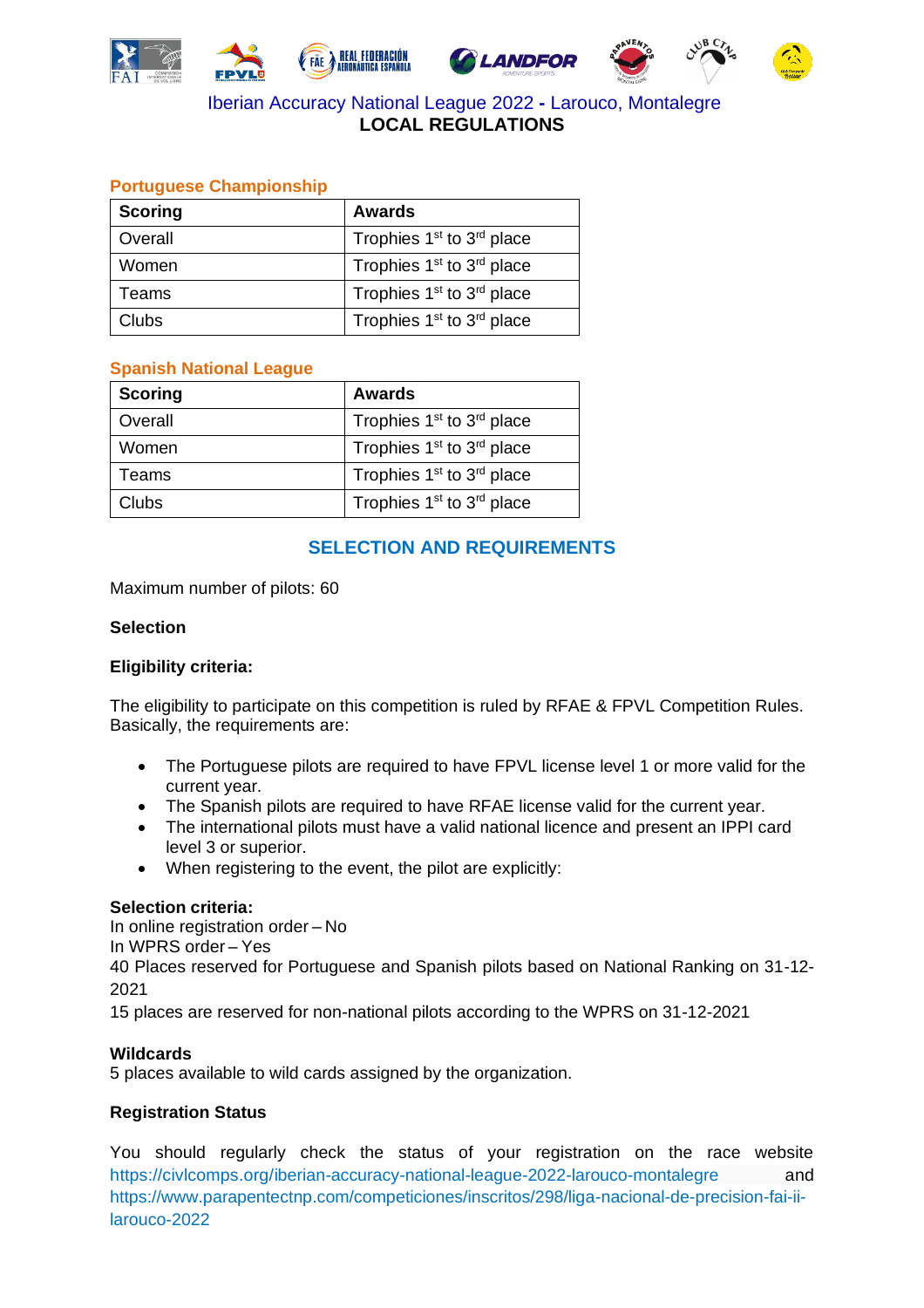







#### **Documents**

- FAI Sporting License or Pilot's National licence + IPPI Card
- Signed application form.
- Signed Release of liability, Waiver of Legal rights
- Passport or ID Card
- Proof of a valid Insurance with minimum coverage stated bellow.

#### **Insurance**

The insurance must cover incidents on paragliding competitions and have the following minimum coverage:

- Death: 28.500 EUR
- Permanent disability: 28.500 EUR
- Medical Treatment and Repatriation: 5.000 EUR
- Funeral expenses: 2.280 EUR
- Third-party liability of 150.500  $\epsilon$

On registration, an insurance with the above coverage, can be subscribed by the amount of **120€**

# **ENTRY FEE AND SERVICES PROVIDED**

#### **Entry Fee**

Amount In local currency: € 75

Pre-registration deadline is 15<sup>th</sup> June, from this date the price will be  $\epsilon$  100 until 15<sup>th</sup> of July. From the 15th of July, no entries will be allowed.

**Payment deadline:** Nacional and foreign pilots, 10 days after the confirmation email has been sent.

### **Payment Details:**

**To**: Anabela Melo **Address**: Rua 25 de Abril Ed. Ribaparque Bl. 5 4º andar 4765-264 Riba de Ave **IBAN**: PT50 0035 086000007742300 71 **SWIFT/BIC:** CGDIPTPL

#### **Refund Policy:**

#### **Pilot cancellation**

- Any cancellation by a pilot, after payment and up to 15 days before the competition takes place, will incur costs of  $\epsilon$  30.
- In case the cancellation by the pilot is within the last 15 days, the expenses will be 50% of the registration.
- In case the cancellation by the pilot is within the last 3 days, there will be no refund. (Only in cases duly justified with documentation similar to medical certificates, it will be returned at 50%).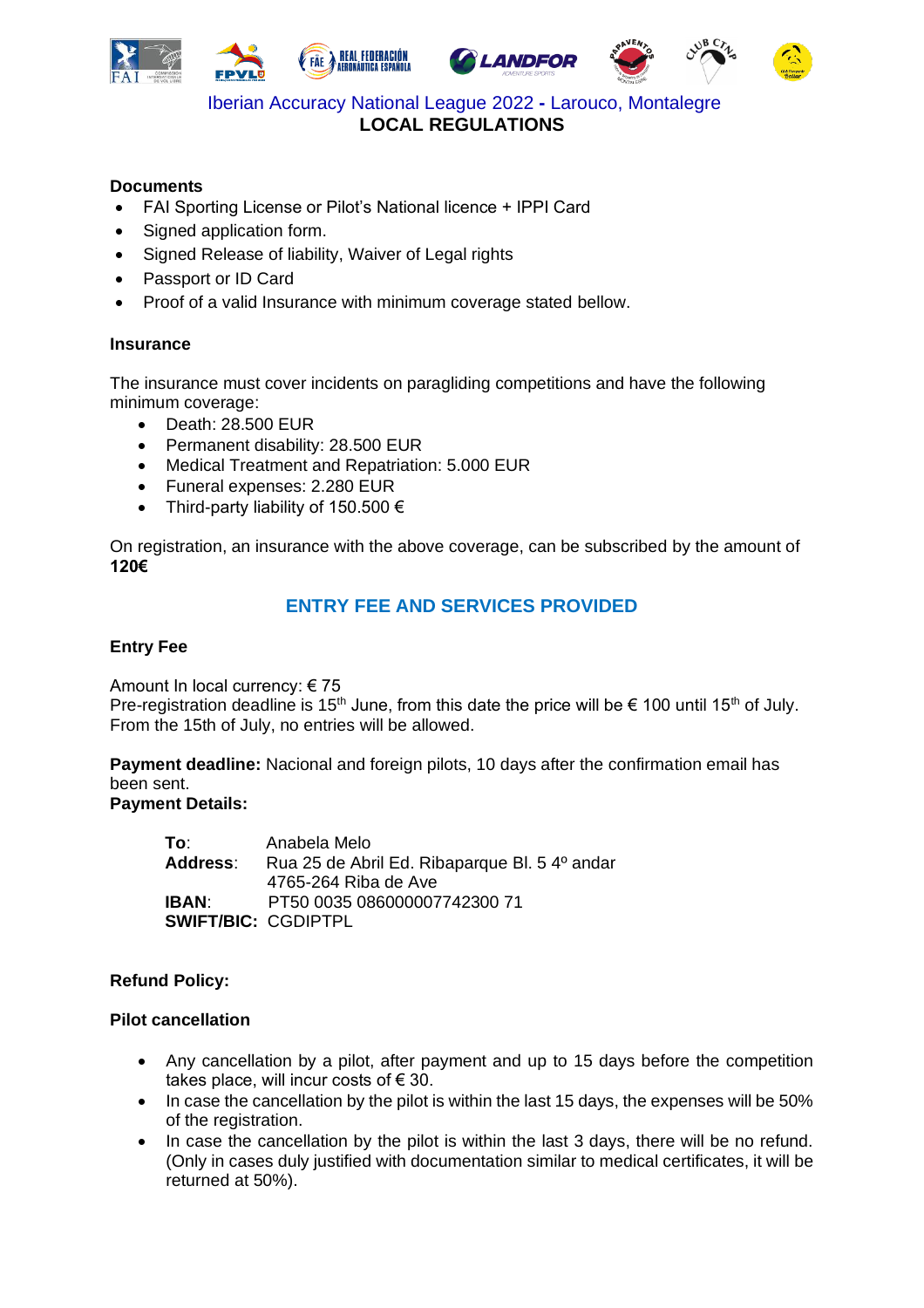

#### **Cancellation by the organization for reasons beyond its control:**

- In the event that it is necessary to cancel the event within a period of less than 15 days, with respect to its start, the registration fee will be refunded, minus  $\epsilon$  10, which will be used to offset part of the expenses that may have originated.
- In the event that the event was cancelled within a period of more than 15 days, in relation to its start, the full amount would be returned.

Cancellation should be asked by email to eventos@landfor.pt. The cancellation date shall be taken as the date of receipt of the email. The entry fee payment is not transferable to another pilot in the event of cancellation.

#### **Services included in the entry fee:**

- 1. ID card & safety/contact information – No
- 2. Contest numbers Yes (The number is mandatory and will have a charge of  $\epsilon$  5, refunded on your return)
- 3. Lunch pack – Yes
- 4. Water on take-off – Yes
- 5. Toilets on take-off – No
- 6. Toilets on target – No
- 7. Transport to take-off – Yes
- 8. Free internet (Wi-Fi) access at the HQ – Yes
- 9. Opening ceremony – Yes
- 10. Closing ceremony Yes
- 11. Briefings in English – Yes
- 12. Briefings in Spanish Yes
- 13. Drinks on target– No

#### **Medical Services included into Entry fee:**

- 1. First Aid on take-off (doctor, paramedic) – No
- 2. Ambulance car on landing spot – Yes
- 3. Helicopter evacuation – Yes in 30 min time.
- 4. Rescue team – Yes
- 5. Nearest Hospital Hospital de Chaves Av. Dr. Francisco Sá Carneiro. 5400-279 Chaves.

#### **Every morning at HQ in the information board you can find:**

- Restaurant daily menu
- Contact number for reservation
- **Reservation is mandatory. Only reserved meals are guaranteed.**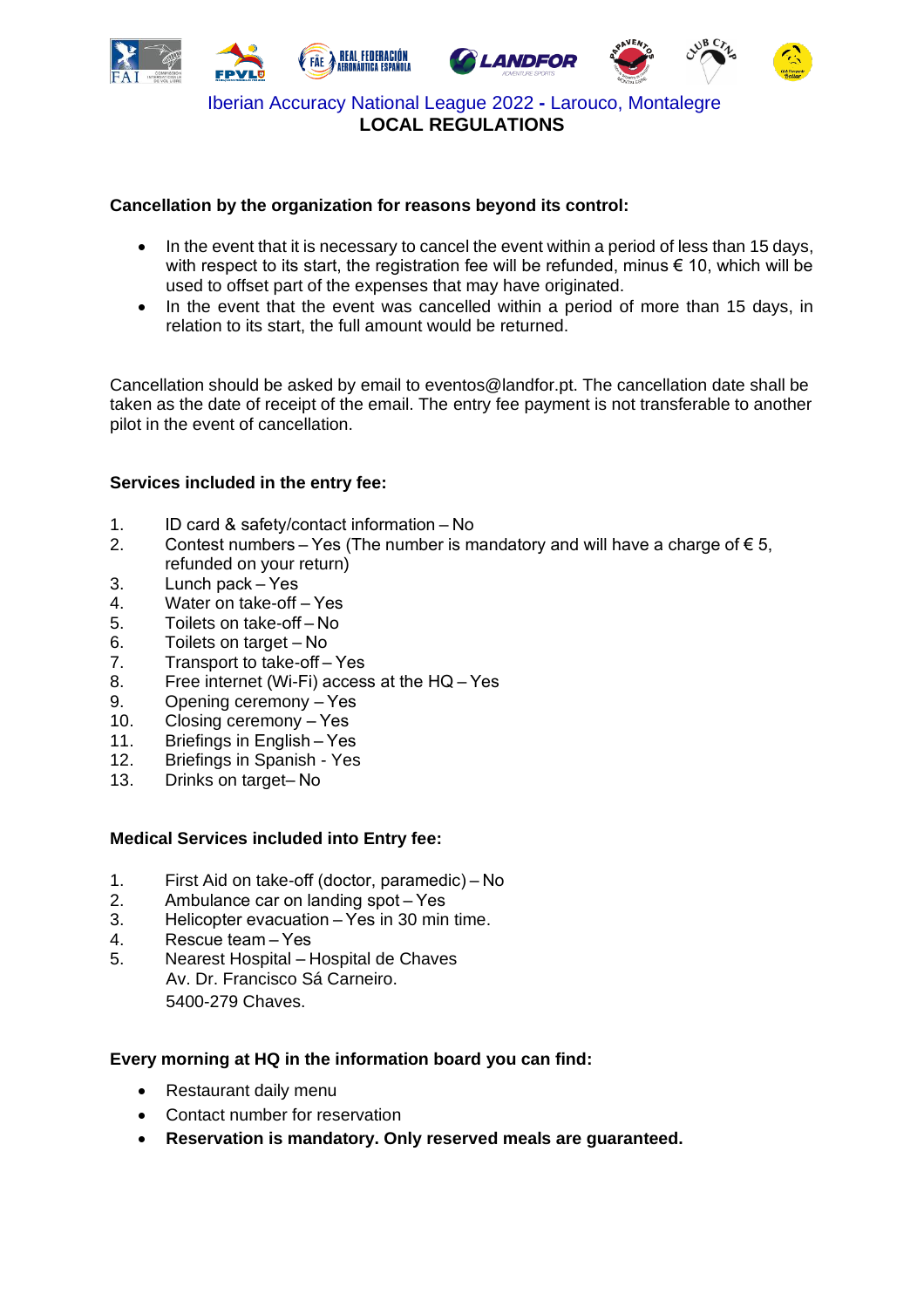









#### **VENUES**

| <b>Headquarters</b>         | Pavilhão Multiusos de Montalegre<br>Avenida Don Nuno Álvares Pereira 413<br>5470 Montalegre<br>41.82440, -7.78937 (41°49'27.8"N 7°47'21.7"W |
|-----------------------------|---------------------------------------------------------------------------------------------------------------------------------------------|
| Take-off 1 - South Take-off | 41.879722, -7.720833 (41°52'47.0"N 7°43'15.0"W)                                                                                             |
| Orientation                 | S/SE/E                                                                                                                                      |
| <b>Size</b>                 | Allows launch more than 100 gliders in 30 min                                                                                               |
| Quality                     | Area is clean and large enough not to damage gliders                                                                                        |
| Take off 2 - West Take-Off  | 41.885082, -7.725816 (41°53'06.3"N 7°43'32.9"W)                                                                                             |
| Orientation                 | WSW/W/WNW                                                                                                                                   |
| <b>Size</b>                 | Allows launch more than 100 gliders in 30 min                                                                                               |
| Quality                     | Area is clean and large enough not to damage gliders                                                                                        |
| Take off 3 – North Take-Off | 41.916389, -7.714167 (41°54'59.0"N 7°42'51.0"W)                                                                                             |
| Orientation                 | NW/N/NNE                                                                                                                                    |
| <b>Size</b>                 | Allows launch more than 90 gliders in 30 min                                                                                                |
| Quality                     | Area is clean and large enough not to damage gliders                                                                                        |

### **SCORING**

Method: classification, semi-final and final Flying order: First day pilots take-off without order and the next days based in the Launch Marshal list order. Video evidence - Yes. AMDs used: Yes. Launch interval: between 2 and 3 minutes Radius of the measuring field: 2 m Number of rounds and number of minimum rounds: The minimum number of rounds in the competition is 3 and the maximum 20.

# **WIND LIMITATIONS**

Maximum wind limit: 25 Kmh

# **EQUIPMENT REQUIREMENTS**

Wing: Only EN-Certified paragliders are permitted to fly. Harness: All pilots must fly with a harness and back protector combination in the configuration that has been tested to LTF09, EN1651 2018 or later. Reserve: Pilots must carry an emergency reserve parachute. Radio: The use of radio is mandatory

### **COMPLAINTS AND PROTESTS**

As per Section 7 and 7C.